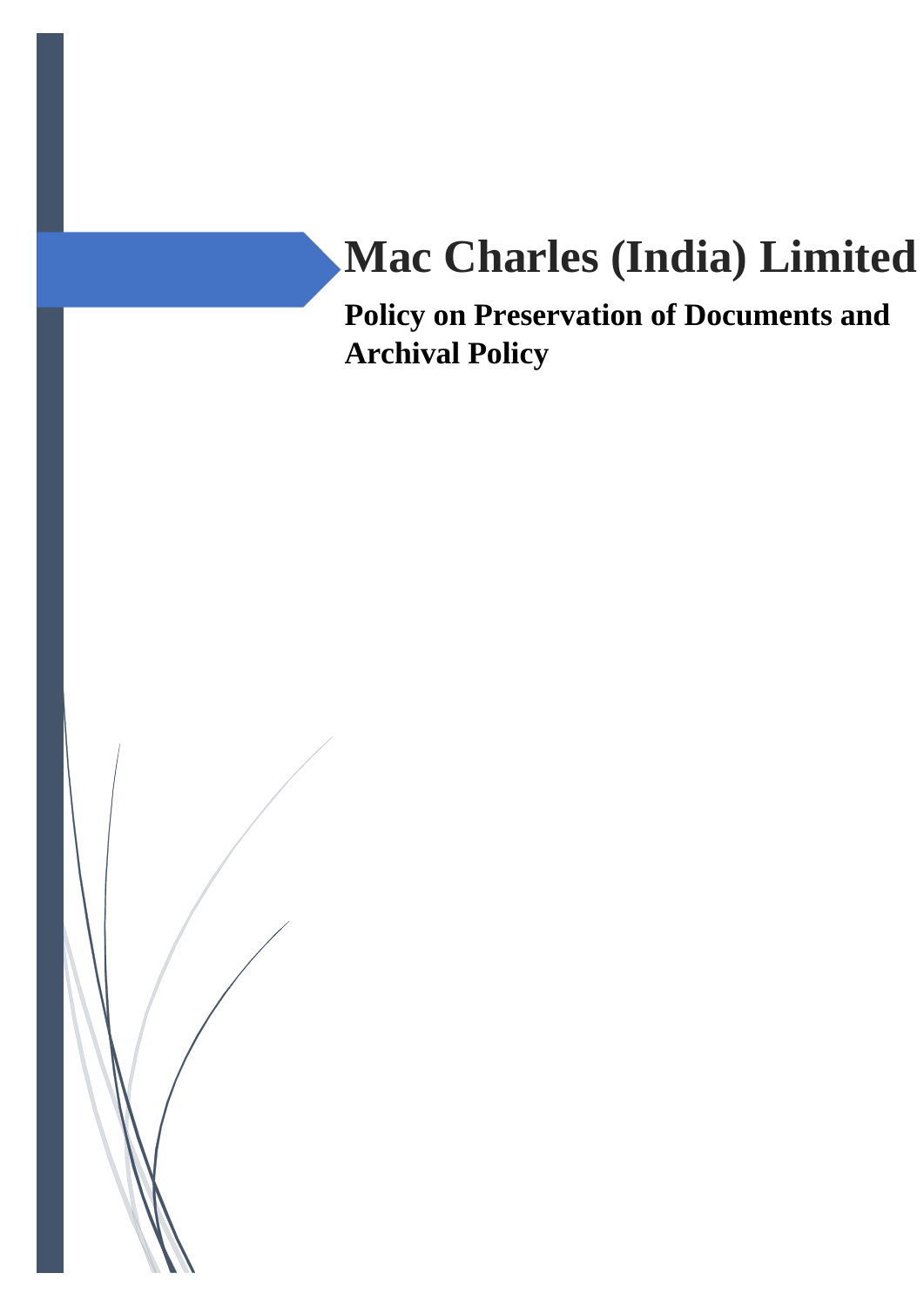# **Preamble:**

Regulation 9 of the SEBI (Listing Obligations and Disclosure Requirements) Regulations, 2015, mandates listed entities to formulate a Policy for preservation and archiving of documents. It is in this context that the Preservation of Documents and Archival Policy ("Policy") is being framed and implemented.

## **Scope:**

This policy is intended to establish guidelines for the maintenance, management and orderly disposition of corporate records/documents. The Company recognises that all the documents, whether in physical or electronic mode, form an important and integral part of the Company's records. The preservation of documents is important in order to ensure immediate access to the records, its retrieval and authentication.

## **Purpose:**

The purpose of the policy is to facilitate the following:

- i. Identification of records that are to be maintained permanently or for any other shorter period of time of not less than eight years after completion of the relevant transactions.
- ii. Deciding the mode of preservation of documents, whether in physical form or in electronic form.
- iii. Retention of records for the period required by applicable laws and regulations and for other business reasons for a period that will reasonably assure their availability when needed.
- iv. Preservation of the confidentiality and security of records.
- v. Systematic and nonselective disposition of records not necessary for legal or business reasons.

# **Definition:**

- a) "Act" means the Companies Act, 2013.
- b) "Applicable Law" means any law, rules, circulars, guidelines or regulations issued by the Securities and Exchange Board of India (SEBI), Ministry of Corporate Affairs (MCA), The Institute of Company Secretaries of India (ICSI from time to time).
- c) "Board" means the Board of the Directors of the Company.
- d) "Books of Accounts" includes records maintained in respect of
	- all sums of money received and expended by the Company and matters in relation to which the receipts and expenditure takes place.
	- All sales and purchases of goods and services by the Company.
	- The assets and liabilities of the Company; and
	- The items of cost as may be prescribed under section 148 of the Act in case the Company belongs to any class of companies specified under that section.
- e) "Company" means Mac Charles (India) Limited.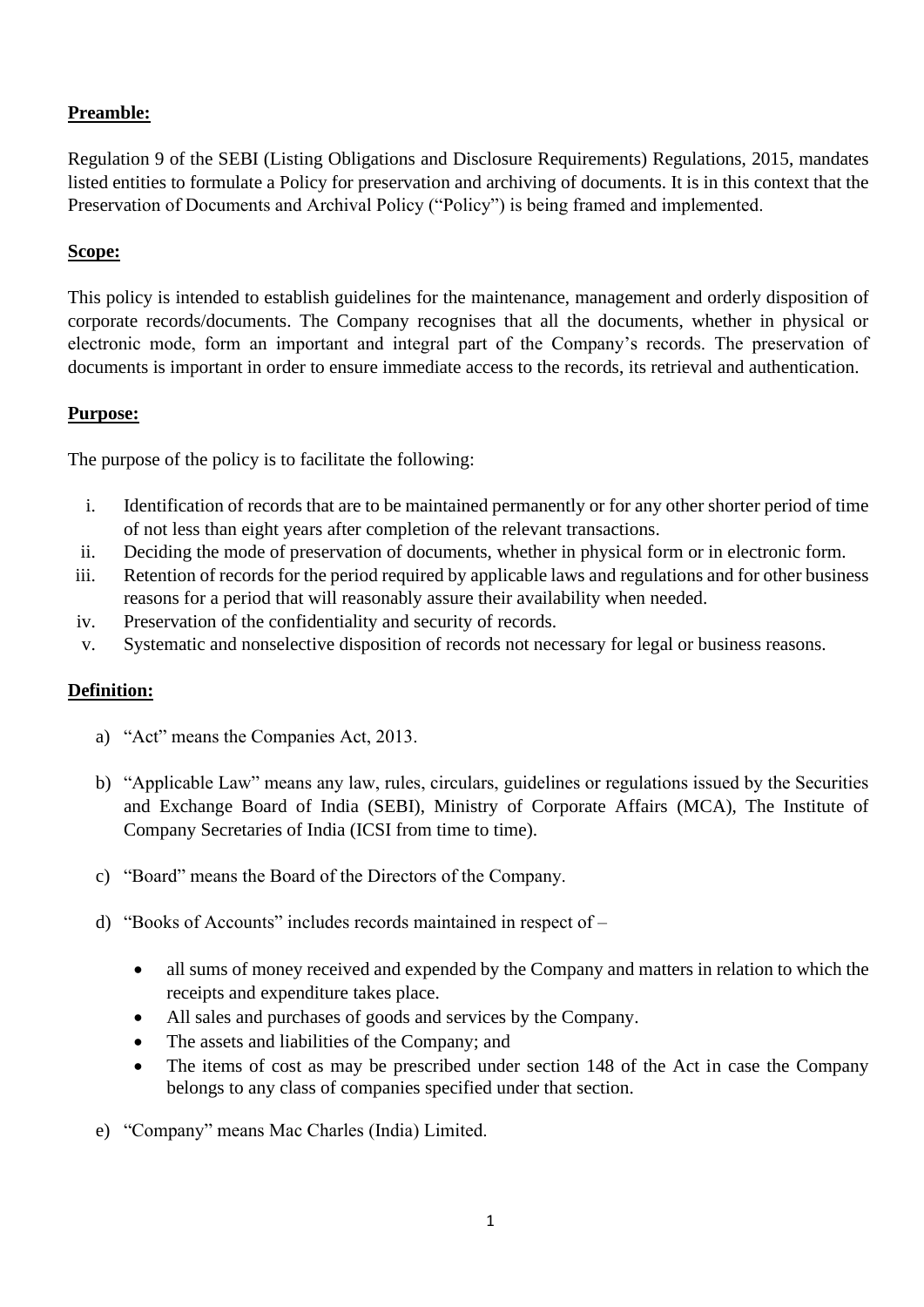- f) "Documents" refers to papers, notes, agreements, notices, agenda, circulars, advertisements, declarations, forms, minutes, registers, correspondences, challan or any other record required under or in order to comply with the requirements of any Applicable Law, whether issued, sent, received or kept in pursuance of the Act or under any other law for the time being in force or otherwise, maintained on paper or in Electronic Form.
- g) "Electronic Form" means any electronic device such as servers, computer, laptop, compact disc, pen drive, space on electronic cloud or any other form of storage and retrieval device, considered feasible, whether the same is in possession or control of the Company or otherwise the Company has control over to access it.
- h) "Maintenance" means keeping documents, either physically or in Electronic Form.
- i) "Preservation" means to keep in good order and to prevent from being altered, damaged or destroyed.
- j) "SEBI LODR" means the Securities and Exchange Board of India (Listing Obligations and Disclosure Requirements) Regulations, 2015. Words and phrases used in this Policy and not defined herein shall derive their meaning from the Applicable Law.

Any other term not defined herein shall have the same meaning as defined in the Companies Act, 2013, the Securities and Exchange Board of India (Listing Obligations and Disclosure Requirements) Regulations, 2015, or any other applicable law.

## **Roles and Responsibilities:**

The respective Functional/ Departmental heads of the Company shall be responsible for identification, maintenance and preservation of documents in respect of the areas of operations falling under the charge of each of them, in terms of this Policy.

## **Record Type and Preservation:**

All the documents can be categorised and preserved based on the below criteria:

**A.** Documents whose preservation shall be permanent in nature:

Documents so identified, shall be maintained permanently in the archives of the Company, and include such documents which:

- a) Property records including purchase and sale deeds, licences, copyrights, patents & trademarks
- b) Corporate Records including Certificate of Incorporation, Common Seal, Minutes of Board, Committee and Shareholders' Meetings, Register of Members and other Statutory Records
- c) Personal files of all live employees
- d) Any other record as may be decided by the Chief Executive Officer of the Company from time to time.
- **B.** Documents whose preservation period shall not be less than eight years after completion of the relevant transactions: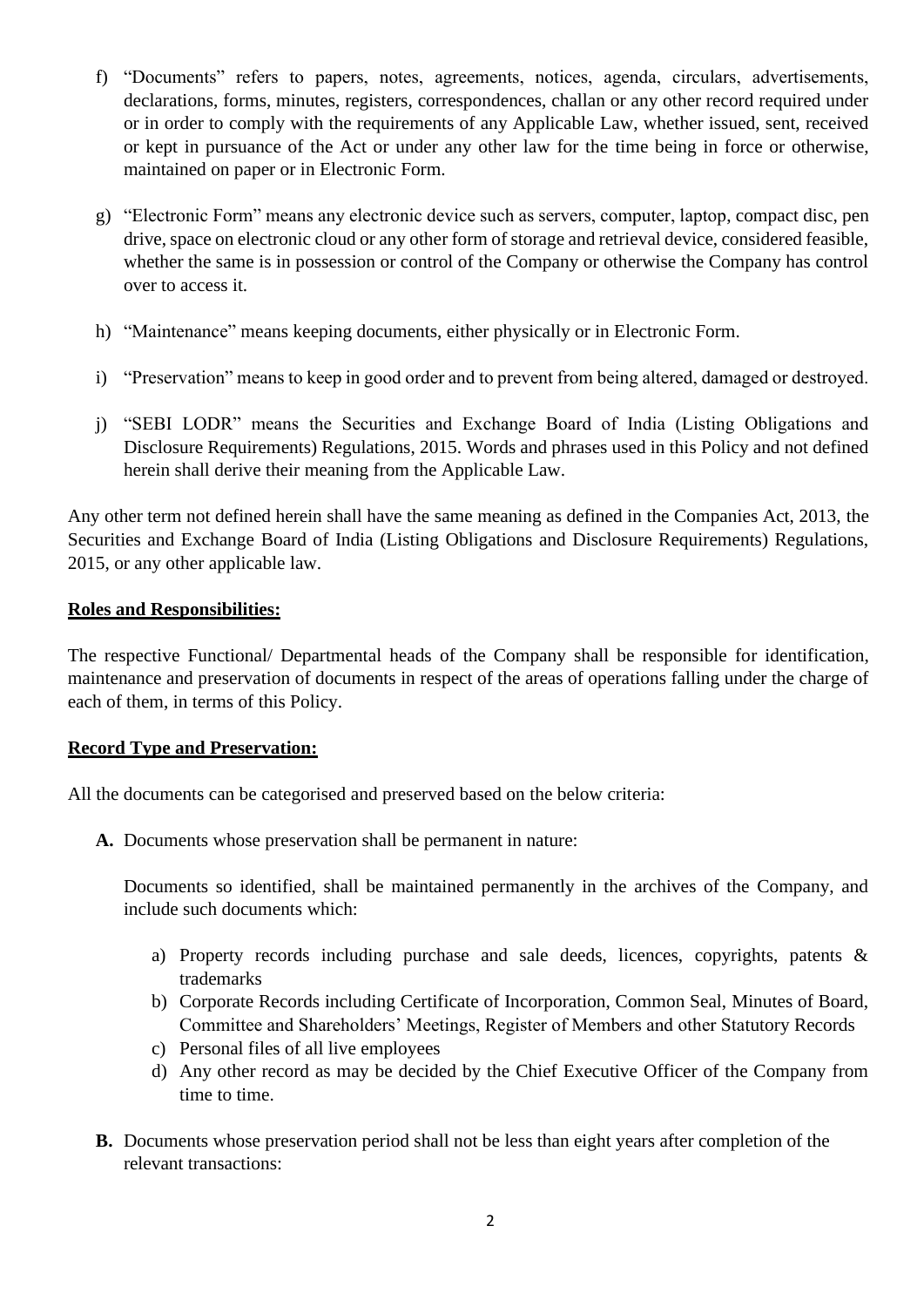- 1. Books of Accounts, Bank Statements and vouchers
- 2. Filings with Stock Exchanges, Registrar of Companies and other statutory authorities.
- 3. Payroll Records, Employee deduction authorisations, attendance records, employee medical records, leave records, Pension and retiral related Records, etc.
- 4. Notices, Agenda, Notes on Agenda, Attendance and other related papers of meeting
- 5. Corporate Social Responsibility Records
- 6. Sponsorship Projects Records
- 7. Correspondence and Internal Memorandum
- 8. Any other record as may be decided by the Chief Executive Officer or Board of Director of the Company from time to time.

## **C. Documents whose preservation shall be for a minimum period of three years after completion of the event:**

- 1. Tender Documents
- 2. Lease Deeds and Contracts
- 3. Legal files
- 4. Insurance Records including policies and claims
- 5. All e-mail correspondence, internal & external
- 6. Documents under Companies Act 1956/2013 and Secretarial Standards
- 7. all other documents/ records which have been so decided to be preserved by the Function Heads, either under their own respective judgement or as required to be preserved by any specific Law.
- 8. Any other record as may be decided by the Chief Executive Officer of the Company from time to time.

## **D. Statutory Requirements:**

If as per any other law of land including Information Technology Act, a physical or electronic record should be preserved for a longer period than what has been stipulated in this policy, then the document shall be preserved as per the applicable statutory stipulations.

## **E. Web Archival Policy**

- 1. The Company shall disclose on its website all events or information which has been disclosed to stock exchange(s).
- 2. Such disclosures shall be retained on the website of the Company for a minimum period of five years.
- 3. At the end of the fifth year the information shall be archived and preserved for a further period of three years.

## **F. Other Functional Documents / Records:**

The documents which are of routine nature and as may be categorized as such by the Function Heads.

## **Destruction of Documents:**

The documents which are not required to be maintained and preserved permanently, may be destroyed after the expiry of the specified retention period in such mode and under the instructions approved by the Functional/ Departmental Heads. Any deviation will be approved by the Board.

However, if a legal issue involving the Company is reasonably foreseeable, all destruction of any possibly relevant documents, including e-mail, must cease immediately. Documents relating to the lawsuit or potential